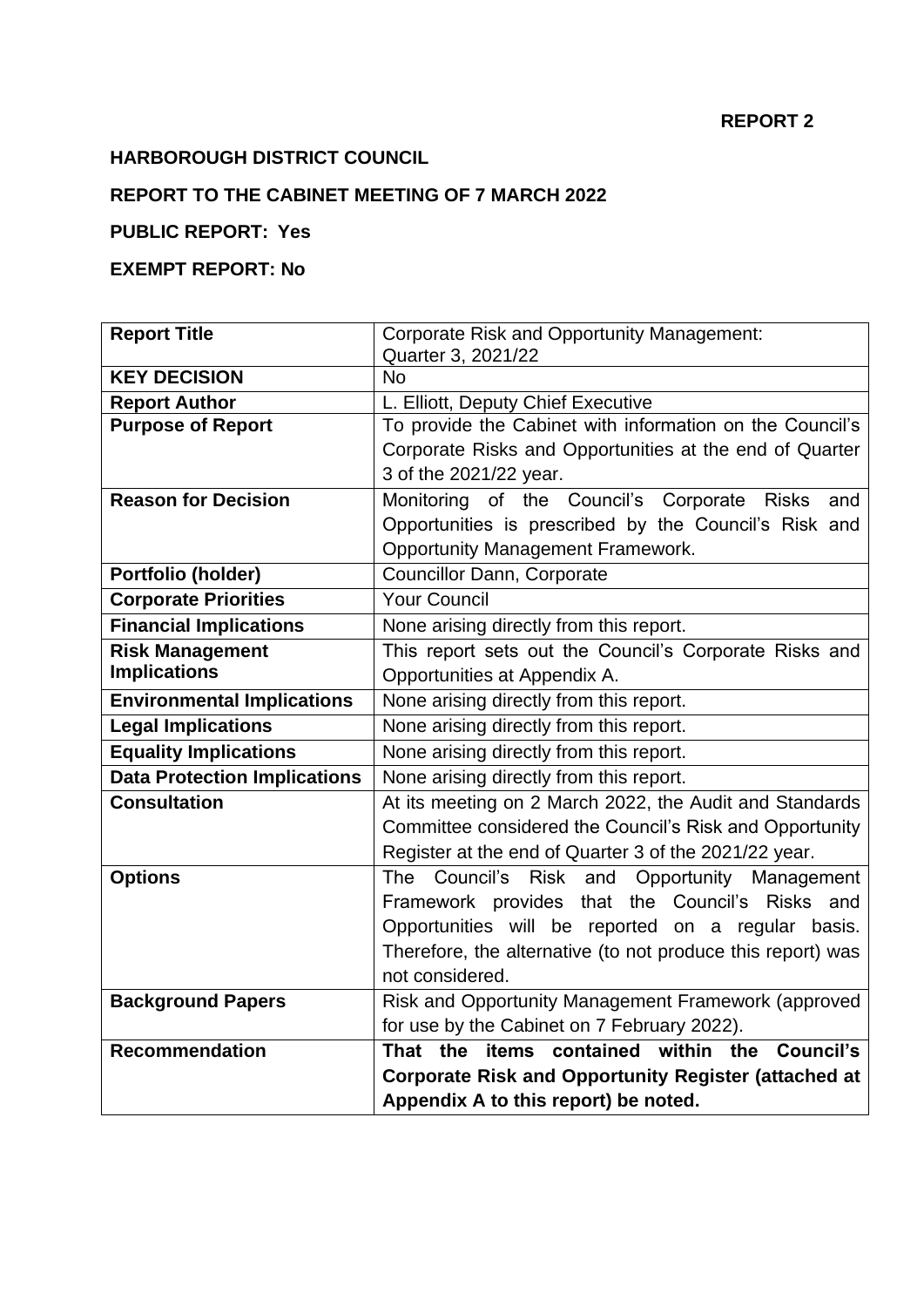### 1. **Introduction**

1.1 The Cabinet is provided with the Corporate Risk and Opportunity Register at the end of Quarter 3 of the 2021/22 year (attached at Appendix A to this report).

## 2. **Key Facts**

- 2.1 The Corporate Risk and Opportunity Register (attached at Appendix A to this report) sets out the Council's Corporate Risks and Opportunities. Corporate Risks and Opportunities are defined as issues that may have a significant impact on the delivery of the Council's vision and priorities. They are identified, monitored and managed via the Council's Risk and Opportunity Strategy Board which meets on a quarterly basis. The Board last met on 11 January 2022.
- 2.2 The Board amends the Register to reflect progress on actions which have been identified to:
	- (i) reduce the likelihood of a risk occurring, the impact the risk would have if it were to occur, or both.
	- (ii) monitor opportunities.
	- (iii) add and/or remove risks and opportunities.
- 2.3 At the end of Quarter 3 of the 2021/22 year there were 23 Corporate Risks and 7 Corporate Opportunities on the Corporate Risk and Opportunity Register. Full details of the Risks and Opportunities, including scores and mitigating actions, are attached at Appendix A.
- 2.4 The Council's Risk and Opportunity Management Framework uses a matrix which scores both impact and likelihood out of 4 (see Appendix D).
- 2.5 The Council's Risk and Opportunity Management Framework categorises Risks and Opportunities in the following way:

| <b>Score</b> | <b>Risk Category</b> | <b>Opportunity Category</b> |
|--------------|----------------------|-----------------------------|
| 9 or above   | Red                  | Green                       |
| $5 - 8$      | Amber                | Amber                       |
| $1 - 4$      | Green                | Red                         |

**Table 1 Risk and Opportunity Scores and Categories**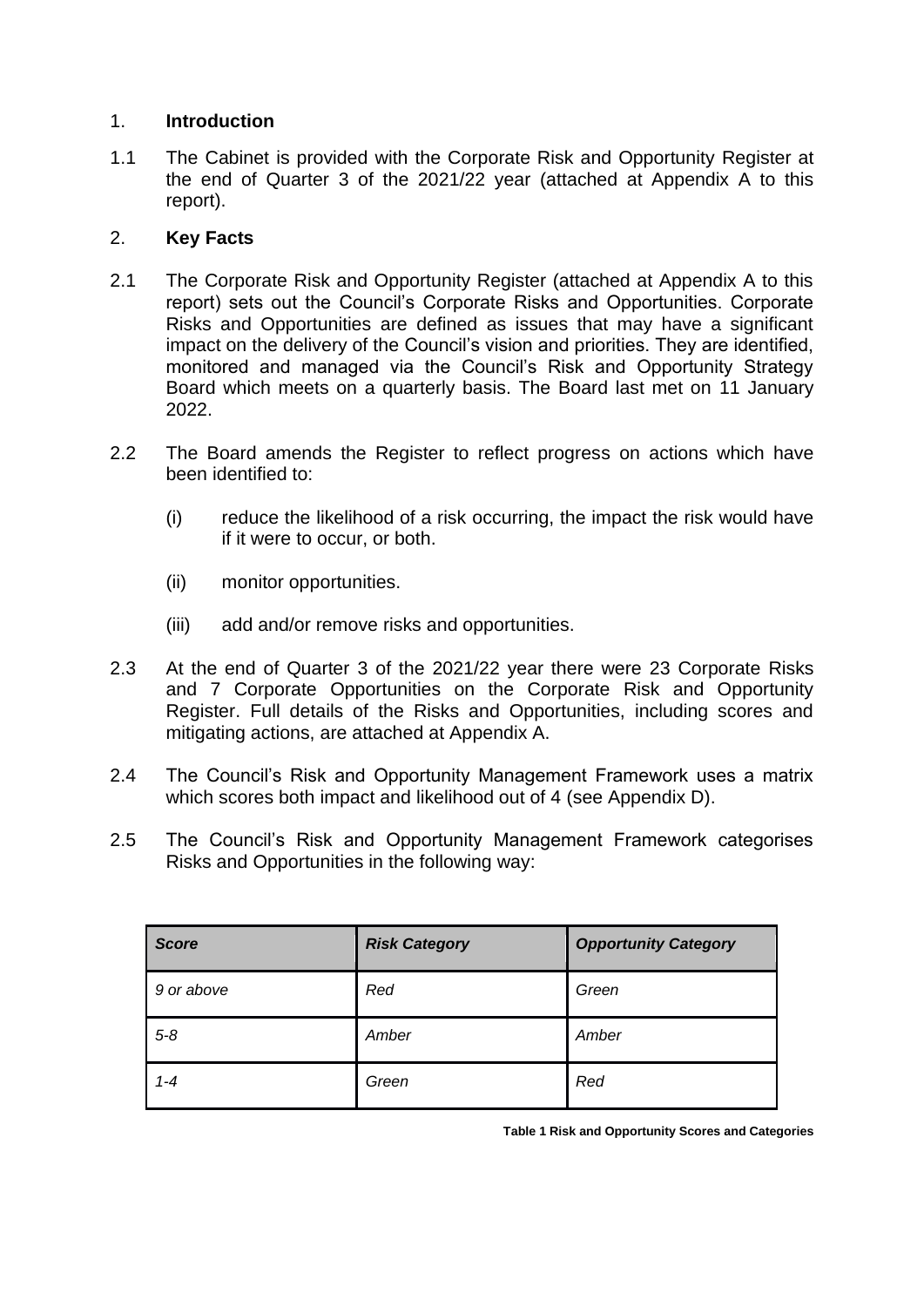## 3 **Summary**

3.1 A summary of the status of the Council's Corporate Risks and Opportunities at the end of Quarter 3 can be seen at Figure 1 below:





**Figure 1 Summary of Risk and Opportunity Statuses**

## 3.2 **New Risks and Opportunities**

- 3.2.1 No new Corporate Risks were added to the Corporate Risk and Opportunity Register during Quarter 3 of the 2021/22 year.
- 3.2.2 No new Corporate Opportunities were added to the Corporate Risk and Opportunity Register during Quarter 3 of the 2021/22 year.

### 3.3 **Risks and Opportunities Removed**

3.3.1 No Corporate Risk or Opportunities were removed from the Corporate Risk and Opportunity Register during Quarter 3 of the 2021/22 year.

## 3.4 **Managing Operational Risks & Project Risks**

3.4.1 In addition to the Corporate Risks and Opportunities attached at Appendix A, the Council monitors and manages Operational Risks and Opportunities identified through the Corporate Delivery Plan and Team Plans.